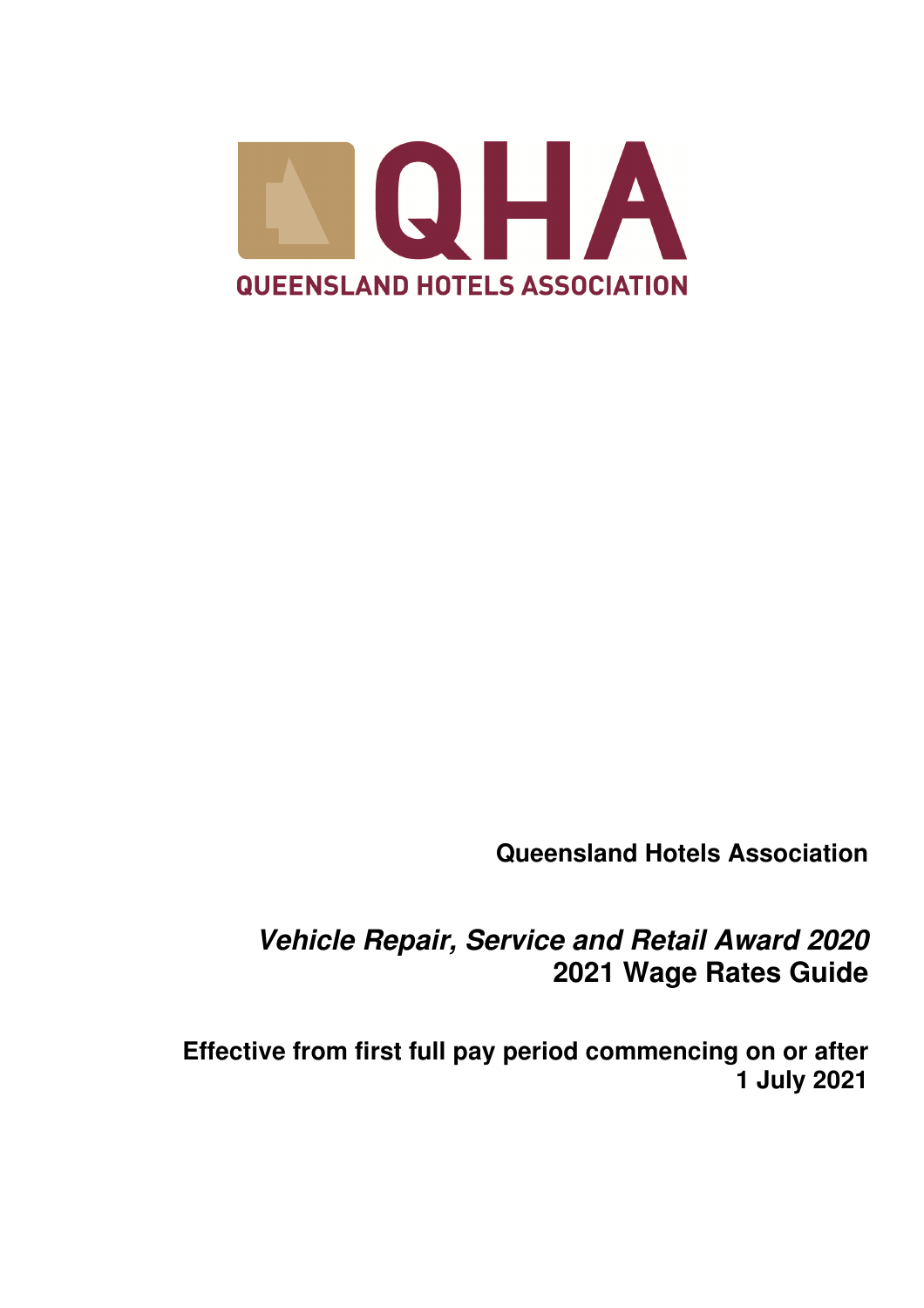| <b>CONTENTS</b>                                                                                                            | <b>PAGE</b><br><b>NUMBER</b> |
|----------------------------------------------------------------------------------------------------------------------------|------------------------------|
| <b>PART 1: WAGE RATES - CASUAL ALL AGES</b><br><b>Driveway Attendant</b><br>Roadhouse Attendant<br><b>Console Operator</b> |                              |
| <b>PART 2: CLASSIFICATION DEFINITIONS</b>                                                                                  |                              |

## **USING THIS GUIDE TO DETERMINE AN EMPLOYEE'S AWARD RATE**

*STEP 1:* **Use the classification definitions contained in Part 2 to determine the level and grade of classification that applies.** 

*STEP 2***: Refer to the appropriate classification in the rates tables in Part 1.**

## **IMPORTANT INFORMATION ABOUT THIS GUIDE**

- *These are the minimum wage rates applicable to employees employed under the Vehicle Repair, Service and Retail Award 2020 ('Vehicle award'). That is, employers and their employees in the Vehicle Repair, Service and Retail industry employed in the classifications defined in Schedule A of the Vehicle award, to the exclusion of any other modern award.*
- *Please note that not all of the provisions of the Vehicle award are addressed in this Guide. For the details of all terms and conditions beyond those contained in this Guide, refer to a copy of the Vehicle award.*
- *Whilst due care has been taken in preparing this information, no responsibility is accepted by the Queensland Hotels Association ("QHA") for the accuracy of the information. The QHA does not accept legal liability and is expressly disclaimed for any damage that may arise from any person acting on the information contained therein arising from or connected to the accuracy, reliability or completeness of the information.*

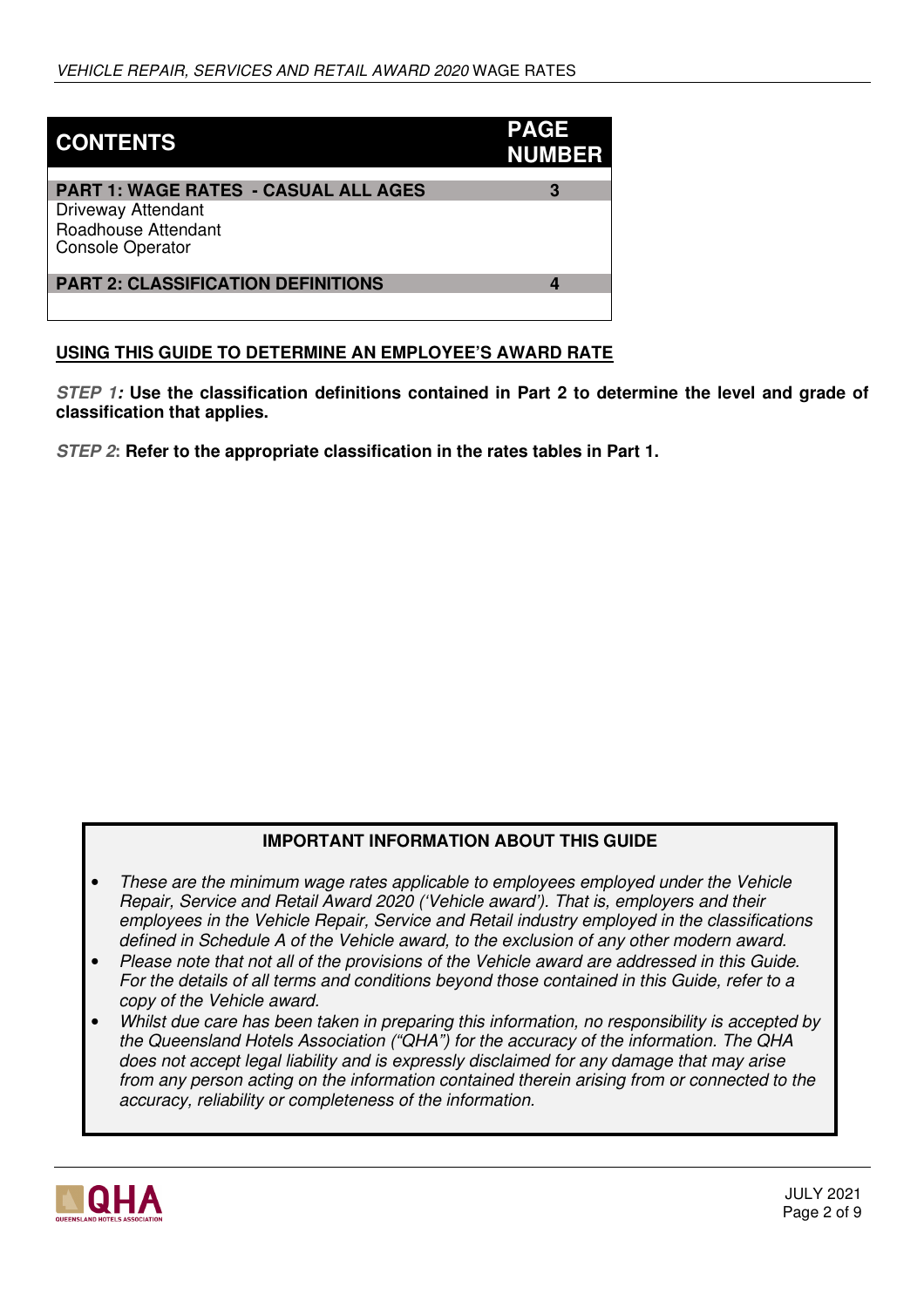# **PART 1: WAGE RATES**

*NOTE: Not all of the provisions of the Vehicle award are listed in this Guide. For information on definitions, allowance, hours of work and overtime, apprentice payments and other employment conditions, please refer to the Vehicle award.* 

## **CASUAL**

## *DRIVEWAY ATTENDANT*

|                                                                                                                                                                                    | <b>ADULT</b> | <b>19 YRS</b> | <b>18 YRS</b> | <b>17 YRS</b> | <b>16 YRS &amp;</b><br><b>UNDER</b> |
|------------------------------------------------------------------------------------------------------------------------------------------------------------------------------------|--------------|---------------|---------------|---------------|-------------------------------------|
|                                                                                                                                                                                    | 100%         | 75%           | 62.50%        | 50%           | 47.50%                              |
| <b>Monday - Friday</b>                                                                                                                                                             | \$26.79      | \$20.09       | \$16.74       | \$13.40       | \$12.73                             |
| <b>Saturday, Sunday and Public Holidays</b>                                                                                                                                        | \$34.94      | \$26.21       | \$21.84       | \$17.47       | \$16.60                             |
| <b>Overtime</b><br>Paid in addition to the hourly rate on each hour<br>worked in excess of:<br>•10 hours per day (excluding unpaid breaks), or;<br>An average of 38 hours per week | \$14.92      | \$11.19       | \$9.33        | \$7.46        | \$7.09                              |

# *ROADHOUSE ATTENDANT*

|                                                                                                                                                                                    | <b>ADULT</b> | <b>19 YRS</b> | <b>18 YRS</b> | <b>17 YRS</b> | <b>16 YRS &amp;</b><br><b>UNDER</b> |
|------------------------------------------------------------------------------------------------------------------------------------------------------------------------------------|--------------|---------------|---------------|---------------|-------------------------------------|
|                                                                                                                                                                                    | 100%         | 75%           | 62.50%        | 50%           | 47.50%                              |
| <b>Monday - Friday</b>                                                                                                                                                             | \$27.56      | \$20.67       | \$17.23       | \$13.78       | \$13.09                             |
| <b>Saturday, Sunday and Public Holidays</b>                                                                                                                                        | \$35.95      | \$26.96       | \$22.47       | \$17.98       | \$17.08                             |
| <b>Overtime</b><br>Paid in addition to the hourly rate on each hour<br>worked in excess of:<br>•10 hours per day (excluding unpaid breaks), or;<br>An average of 38 hours per week | \$15.35      | \$11.51       | \$9.59        | \$7.68        | \$7.29                              |

# *CONSOLE OPERATOR*

|                                                                                                                                                                                     | <b>ADULT</b> | <b>19 YRS</b> | <b>18 YRS</b> | <b>17 YRS</b> | <b>16 YRS &amp;</b><br><b>UNDER</b> |
|-------------------------------------------------------------------------------------------------------------------------------------------------------------------------------------|--------------|---------------|---------------|---------------|-------------------------------------|
|                                                                                                                                                                                     | 100%         | 75%           | 62.50%        | 50%           | 47.50%                              |
| <b>Monday - Friday</b>                                                                                                                                                              | \$29.60      | \$22.20       | \$18.50       | \$14.80       | \$14.06                             |
| <b>Saturday, Sunday and Public Holidays</b>                                                                                                                                         | \$38.61      | \$28.96       | \$24.13       | \$19.31       | \$18.34                             |
| <b>Overtime</b><br>Paid in addition to the hourly rate on each hour<br>worked in excess of:<br>•10 hours per day (excluding unpaid breaks), or;<br>•An average of 38 hours per week | \$16.49      | \$12.37       | \$10.31       | \$8.25        | \$7.83                              |

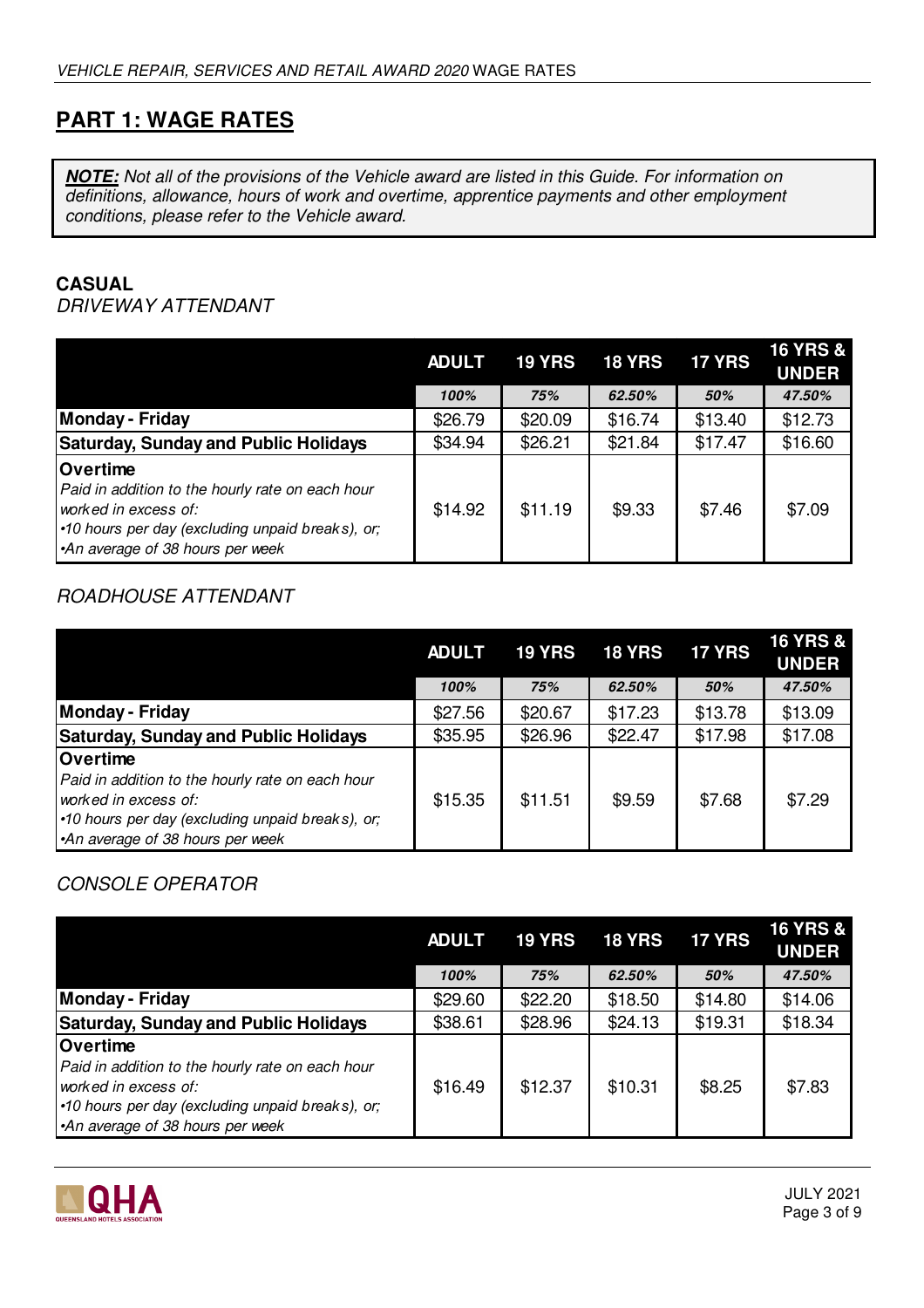# **PART 2: CLASSIFICATION DEFINITIONS**

*NOTE: The below is an extract from Schedule A of the Vehicle award.* 

## **A.1 Vehicle industry RS&R—employee—Level 1 R1 (entry)**

An employee at Level 1 is an employee who has undertaken little or no formal or informal training. A Level 1 employee may be undertaking up to 38 hours of induction training. The induction training may include information on the enterprise, conditions of employment, introduction to supervisors and fellow workers, training and career path opportunities, plant layout, work and documentation procedures, work health and safety, equal employment opportunity and quality control/assurance.

An employee at this level would acquire/possess skills relevant to the performance of routine duties essentially of a manual nature and to the level of their training:

- performs general labouring and/or cleaning duties;
- has basic numeracy skills;
- exercises minimal judgment;
- works to defined procedures and under direct supervision; and
- may be undertaking structured training so as to enable the employee to progress to a higher level.

#### **Classifications contained within Level 1 R1**

- Car cleaner/washer
- Workshop cleaner
- Car polisher—by hand
- Detailer—other
- Driveway attendant
- Office cleaner
- Parking attendant
- Process worker
- Tradesperson's assistant (see also Level 2)
- Employee not elsewhere prescribed

## **A.1.1 Vehicle industry RS&R—employee—Level 2 R2**

An employee at Level 2 is an employee who has completed up to 3 months structured training to enable an employee to attain/possess job skills relevant to tasks performed at this level and to the level of their training:

- works under direct supervision either individually or in a team environment;
- has some oral and written communication skills;
- can distinguish where a minor fault/error is made and undertake basic quality control of own work;
- is responsible for the quality of own work subject to routine supervision;
- has some input to job planning;
- can work from simple instructions:
- has some basic customer service skills;
- performs basic maintenance tasks;
- has basic knowledge of the range of services offered by the business;
- has simple numerical equipment skills; and
- may use selected hand tools.

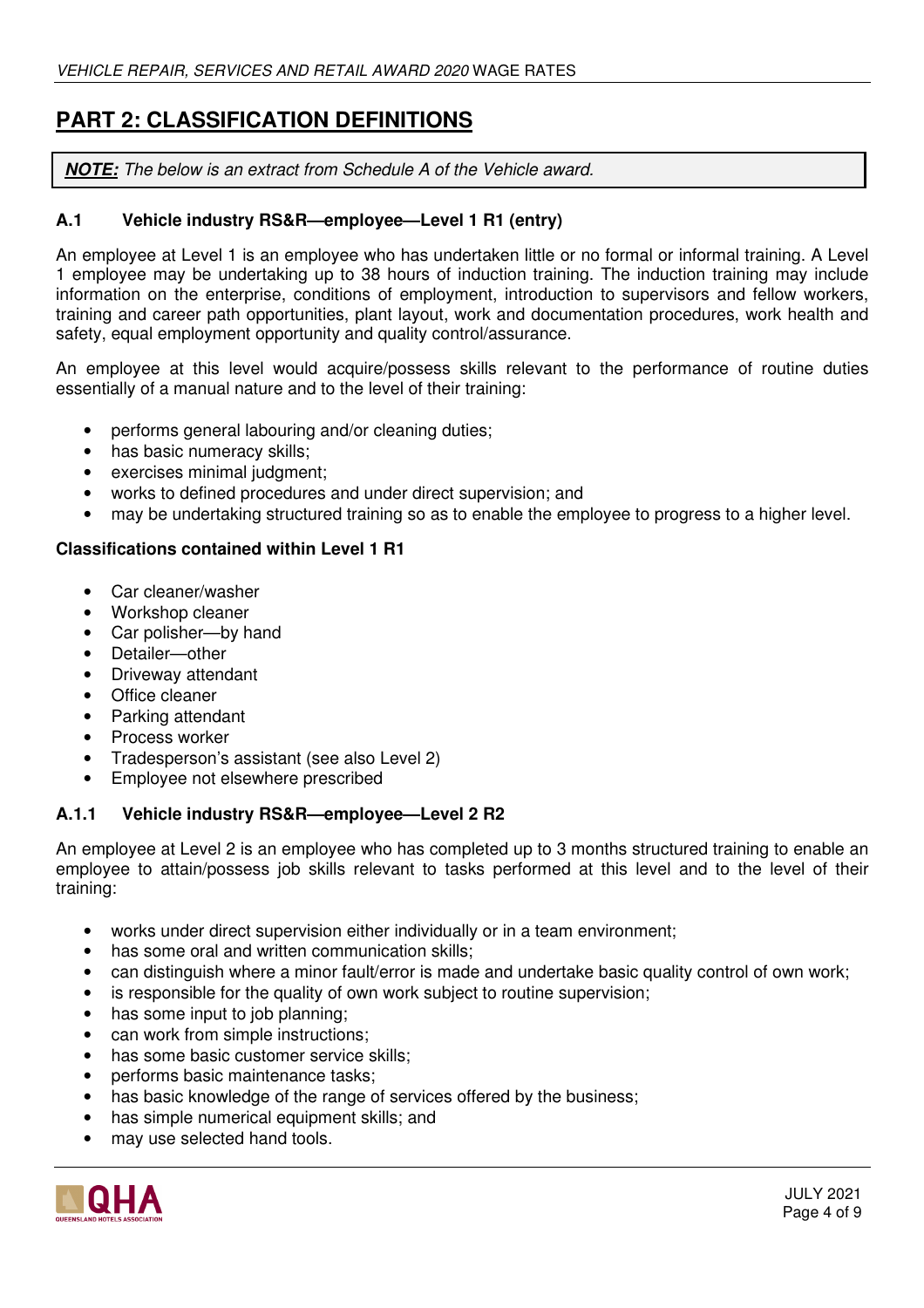## **Classifications contained within Level 2 R2**

- Battery repairer
- Brake servicer—first 6 months
- Driver of courtesy car or vehicle in relation to sales or sales promotion or in the course of registration, collection from or delivery to customer—vehicles up to and including maker's capacity of 3 tonnes
- Exhaust repairers—first 6 months
- Grinder and/or buffer metal—using a portable machine
- Lubritorium attendant
- Operator on warming mill
- Operator detreading, buffing, gouging, etc.
- Roadhouse attendant, when required to cook take away meals only
- Spring service worker
- Tradesperson's assistant (see also Level I)
- Tyre fitter

## **A.1.2 Vehicle industry RS&R—employee—Level 3 R3**

An employee at this level has completed 8 modules of a nationally accredited RS&R Certificate or equivalent training and uses skills above that of an employee at Level R2.

A Level R3 employee would be expected to have the job skills relevant to the tasks performed and would work with only general supervision of daily duties and to the level of their training:

- where appropriate use a variety of power and hand tools and/or other equipment necessary to carry out the relevant tasks;
- possesses good oral and/or written communication skills;
- is responsible for quality of own work subject to routine supervision;
- plans own work in consultation with supervisor;
- requires only general job instruction;
- possesses customer service skills;
- performs basic maintenance tasks;
- acquires multiple manual skills;
- may use various materials handling equipment;
- has fault finding skills;
- maintains simple numerical records from computer equipment;
- can assist with on-the-job instruction in conjunction with general supervision;
- uses some basic negotiation skills in service areas;
- basic inventory controls; and
- receiving, despatching, distributing, sorting, checking, packing, (other than repetitive packing in a standard container or containers in which such goods are customarily sold), documenting and recording of goods, materials and components.

## **Classifications contained within Level 3 R3**

- Assembler—accessories
- Assembler—body shop
- Detailer (as defined)
- Machinist (metal)—2nd class
- Operator in charge of extruder
- Operator mainly engaged examining tyres prior to repairing, retreading, recapping or lugging

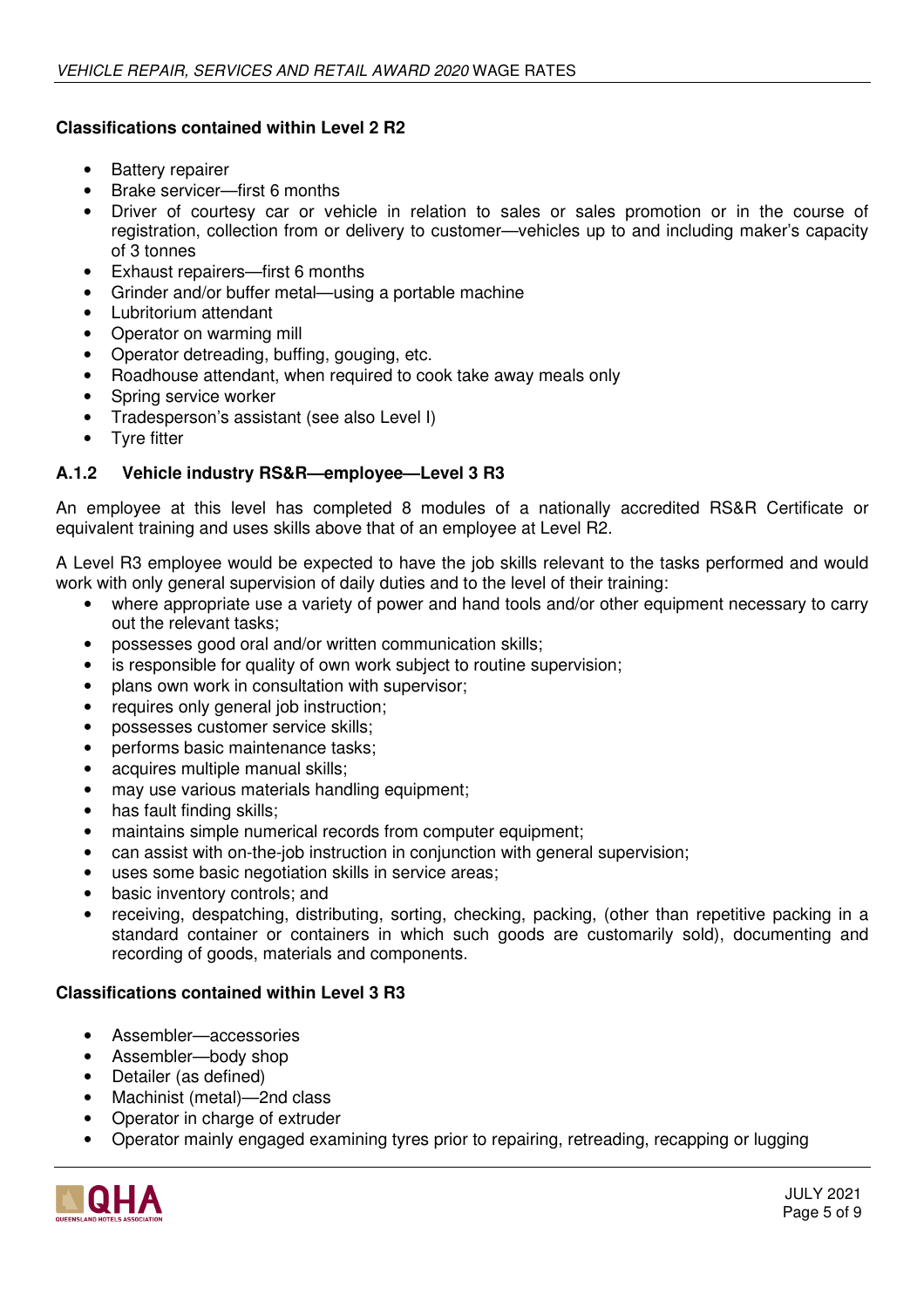- Operator repairing and/or building up and/or retreading and/or recapping used in:
	- o aeroplane tyres (for re-use on aeroplanes); and
	- o tyres other than as referred to above
- Operator relugging earth mover and/or grader and/or tractor tyres by hand
- Operator engaged in moulding or curing of retreaded, rebuilt, recapped or relugged tyres in:
	- o unit heaters
	- o autoclaves
- Painter—brush and/or spray on mechanical chassis components
- Paint shop assistant
- Polisher/cutter using buff or wet and dry rubber
- Service receptionist—not being a tradesperson
- Steam cleaner and/or proof coater
- Storeperson-first 12 months
- Wheel aligner—not being a tradesperson but having up to 6 months experience
- Wheel builder and/or repairer—not being a tradesperson—first 6 months' experience
- Wrecker—automotive

#### **A.1.3 Vehicle industry RS&R—employee—Level 4 R4**

An employee at this level performs work above and beyond the skills of an employee at Level R3 and would normally have completed 16 modules of a nationally accredited RS&R Certificate or equivalent training.

A retail employee will be qualified to perform work within the duties and functions of an automotive parts salesperson other; motor vehicle and/or agricultural vehicle salesperson with less than 6 months' experience; salesperson other; and a console operator.

An employee required to work to the level of their training:

- works under general supervision, either individually or in a team environment;
- exercises discretion within their level of skills and training;
- understands and is responsible for quality of own work;
- possesses competent communications and written skills;
- intermediate key board skills;
- licensed and certified for lift driving;
- customer relation skills;
- inventory and store control including: licensed operation of all appropriate materials handling equipment; use of tools and equipment within the scope (basic non-trades maintenance); computer operation at a higher level than that of a Level 3 employee;
- assists in the provision of on-the-job training in conjunction with supervisor or trainer;
- possesses sales skills appropriate to this level;
- has cash register and console operation skills; and
- where applicable computer operation at a higher level than that of a Level R3 employee.

## **Classifications contained within Level 4 R4**

- Bodymaker—2nd class
- Brake servicer—after 6 months' experience
- Console Operator
- Driver of courtesy car or vehicle in relation to sales or sales promotion or in the course of registration, collection from or delivery to customer–vehicle with maker's capacity over 3 tonnes
- Exhaust repairer—after 6 months
- Motorcycle assembler

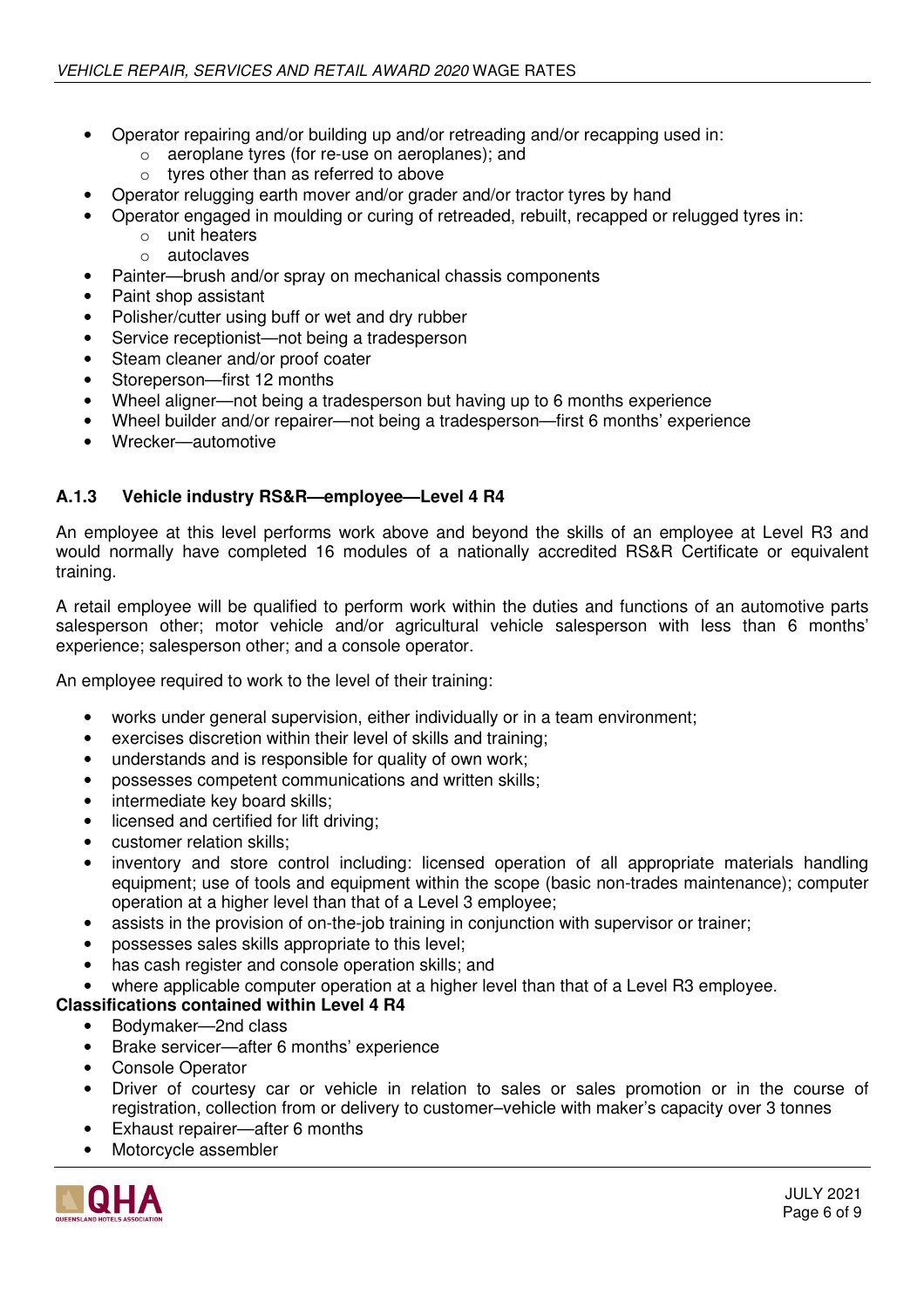- Roadhouse attendant if engaged primarily to cook other than take away foods
- Radiator repairer—other
- Wheel aligner—other than a tradesperson, after 6 months
- Wheel builder, repairer—after 6 months
- Automotive parts salesperson—other
- Motor vehicle and/or agricultural vehicle salesperson—less than 6 months' experience
- Salesperson-other
- Storeperson—more than 12 months' experience
- Driveway attendant operating a console
- Storeperson and packer
- Windscreen fitter and/or repairer

## **A.1.4 Vehicle industry RS&R—employee—Level 5 R5**

A repair and service employee at this level performs work above and beyond the skills of an employee at Level R4 and would have 20 modules of a nationally accredited RS&R Certificate or equivalent training. A Level R5 employee is required to work to the level of their training.

A retail employee at this level will be qualified to perform work of an experienced automotive spare parts salesperson:

- requires minimum supervision;
- possesses technical job skills within the level of their training;
- works from detailed instructions and procedures;
- co-ordinates work in a team environment or works individually under limited supervision;
- exercises discretion within their level of skills and training;
- assists in the provision of on-the-job training in conjunction with tradespersons and supervisor/trainers;
- may prepare reports and interpret written information relevant to tasks performed;
- understands and is responsible for quality of own work;
- possesses competent communications and written skills;
- possesses technical job skills within their level of training:
- possesses customer contact skills to perform tasks at this level;
- undertakes specialist troubleshooting, problem solving and maintenance skills at this level;
- has multiple manual skills;
- can use relevant tools and equipment;
- can operate numerical/computer equipment supplied in sales, distribution, repair, servicing and relevant to tasks at this level; and
- has adequate negotiating skills in sales and services to perform tasks at this level.

**Classifications contained within Level 5 R5** 

- Automotive parts salesperson—experienced
- Automotive servicer or checker
- Radiator repairer—1st class

## **A.1.5 Vehicle industry RS&R—tradesperson or equivalent Level I R6**

An employee at this level is an employee who holds a Trade Certificate, Tradesperson's Rights Certificate or equivalent, nationally accredited training achieved through Australian apprenticeship arrangements as prescribed by the National Quality Council in the Australian Qualifications Framework Qualifications Issuance Policy.

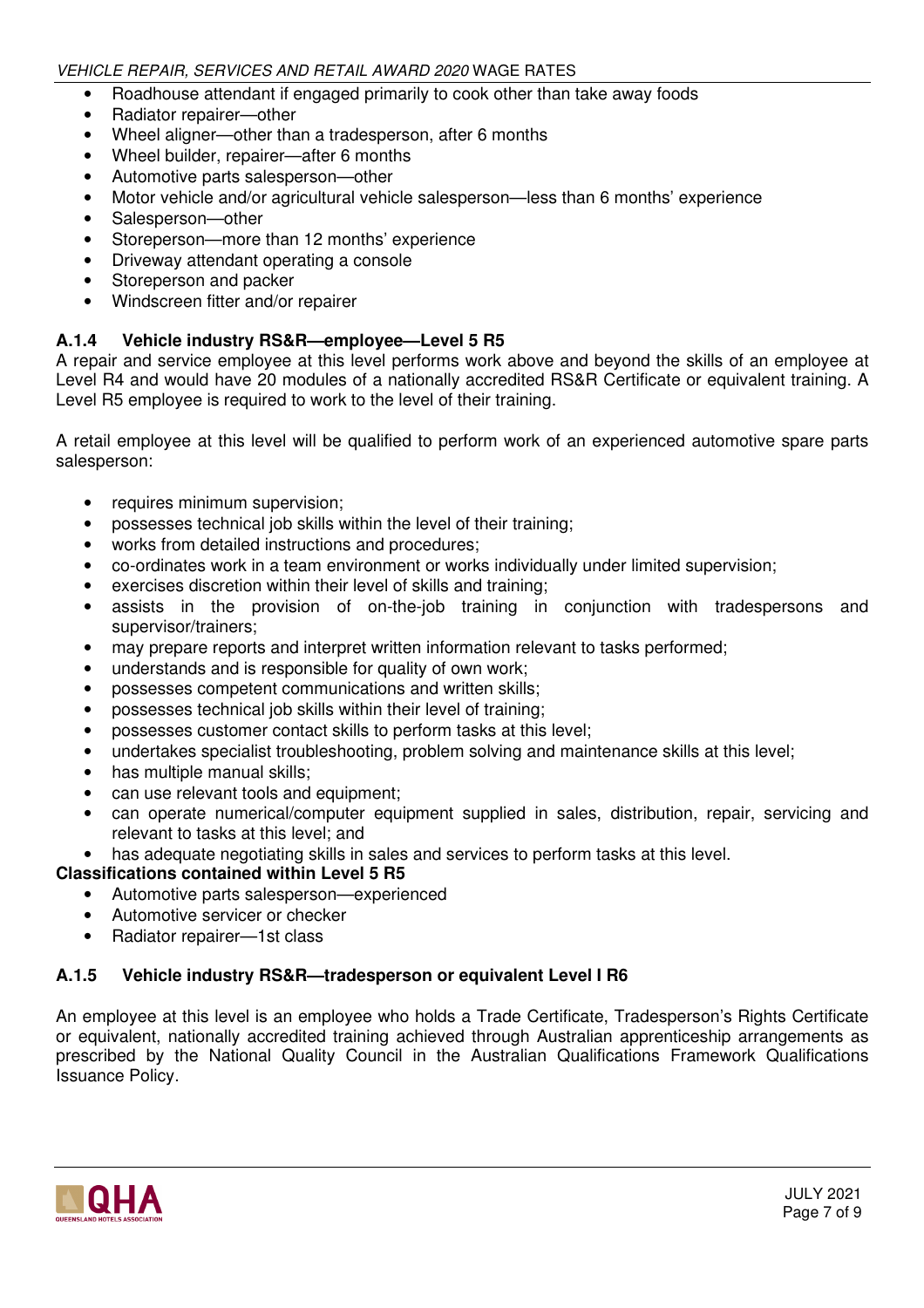An employee at this level performs work above and beyond the skills of an employee at Level R5 and to the level of their training:

- assists in the provision of on-the-job training in conjunction with supervisors/trainers;
- works under limited supervision either individually or in a team environment;
- plans the work of others and solves the work planning problems;
- is responsible for the quality of their own work;
- exercises discretion within the scope of tasks performed at this level;
- possesses good communication skills;
- has keyboard skills relevant to the tasks performed at this level;
- understands and applies quality control techniques; and
- is able to inspect products and/or materials for conformity with established operational standards.

#### **Classifications contained with Level I R6**

- Automotive electrician
- Automotive engine reconditioner
- Automotive parts interpreter
- Bodymaker—1st class
- Brake mechanic
- Electroplater—1st class
- Fitter and/or turner
- Instrument mechanic—automotive
- Machinist (metal)-1st class
- Motorcycle or motor scooter mechanic
- Motor mechanic/automotive technician
- **Painter**
- Panel beater
- **Signwriter**
- Trimmer
- Motor Vehicle and/or agricultural vehicle salesperson—more than 6 months experience
- Welder
- Wheel aligner
- Wheel builder and/or repairer

## **A.1.6 Vehicle Industry RS&R—tradesperson or equivalent Level II R7**

An employee at this level is an employee who holds a Trade Certificate, Tradesperson's Rights Certificate or equivalent, nationally accredited training at the Certificate III qualification (Level R6 at B.6) achieved through Australian apprenticeships arrangements as prescribed by the National Quality Council in the Australian Qualifications Framework Qualifications Issuance Policy.

In addition, the employee will hold a Certificate IV (AQF Level 4) automotive qualification from the National Automotive, Retail, Service and Repair Training Package qualifications:

- Automotive Mechanical Diagnosis
- Automotive Mechanical Overhauling
- Automotive Body Repair Technology
- Automotive Electrical Technology
- Automotive Motorsport Technology
- Automotive Performance Enhancement